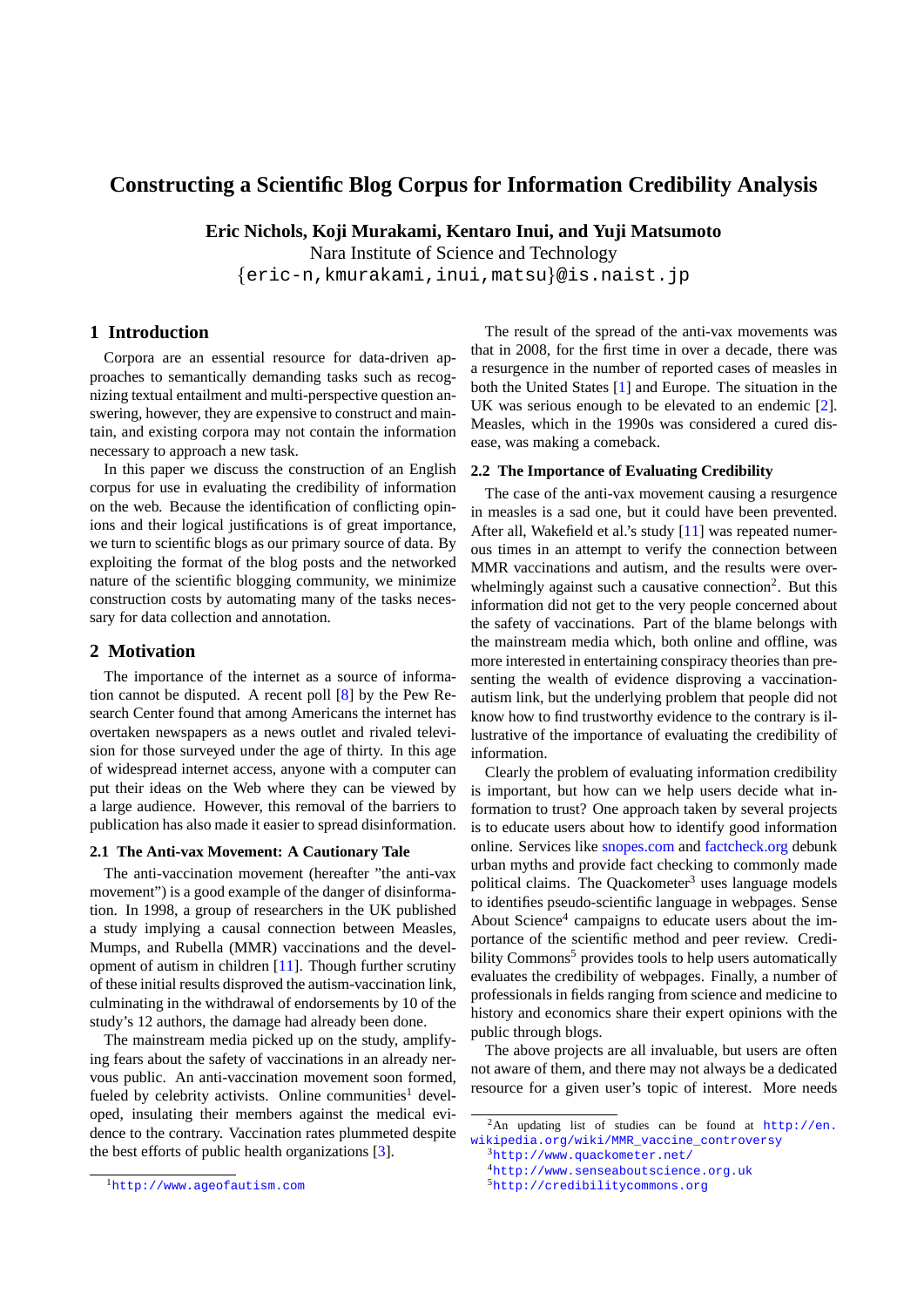to be done to connect users with the good information out there on the Web. In order for a user to come to an informed opinion, he or she needs to be presented with all of the viewpoints on a topic and the justification or supporting evidence for each one.

An ideal technological solution would mine the Web for opinions on a user's topic of interest, aggregate and summarize these opinions, and show them to the user together with the support for each opinion. The user would be told *who* holds the opinion (i.e. their qualifications); *what* the opinion is; *when* it was held (to insure its relevance); and, finally, *why* they hold that opinion (i.e. the factual or logical justification for the opinion). In order to create such a solution, we need to be able to: *(i)* find statements of focus to the user's topic of interest on the Web; *(ii)* classify these statements into different opinions; and *(iii)* identify logical relations between the statements (i.e. agreement, conflict, support, etc.).

The Statement Map<sup>[6](#page-1-0)</sup> project  $[7]$  is working on a system that automatically identifies and summaries opinions for Japanese internet users. This work represents the first step to expand the project to handle English, starting with the acquisition of the resources necessary to build tools capable of detecting the statements of focus and the logical relations of interest to users. We do so by exploiting a previouslyuntapped data source: *scientific blogs*.

## **3 Scientific Blogs as a Corpus**

Let us return to the example of the anti-vax movement to show the potential of using scientific blog data as a corpus. In October of 2008, and anti-vax activist Jenny McCarthy claiming that she had cured her autistic son by changing his diet [\[10\]](#page-3-6). The interview, which offered no evidence at all to support this claim, angered Phil Plait, a professional astronomer and blogger for the scientific publication *Discover Magazine*.

The author of *Bad Astronomy*, whose other pursuits include debunking the claims of moon landing skeptics and presiding over the James Randi Educational Foundation<sup>[7](#page-1-1)</sup>, is not a medical doctor, but as a scientist he has a healthy respect for the scientific process: the verification of testable hypotheses through repeatable experimentation. So he wrote an entry at his blog, *Bad Astronomy* [\[9\]](#page-3-7), critical of the *Us Magazine* piece.

*Bad Astronomy*'s author pointed out that medical doctors have not verified the claimed recovery of Jenny McCarthy's son, and explained the logical fallacy of *post hoc ergo propter hoc*[8](#page-1-2) present in both her claims of a vaccinationautism link and her son's cure through a change in diet. He reminded his readers that failure to get their children vaccinated facilitates the spread of infectious diseases like measels, and ended with a plea not to buy in to the antivaxxers' groundless claims.

Soon, other members of the scientific blogging commu-

nity had noticed the *Bad Astronomy* post, and weighted in with their own opinions. One blogger pointed readers to [stopjenny.com,](http://www.stopjenny.com) a website dedicated to refuting the arguments of the anti-vax movement and its spokeswoman. An entire discussion about the credibility problems in the *Us Magazine* article was sparked by the blog post at *Bad Astronomy*.

## **3.1 A Collection of Discussions**

This kind of linked discussion on the same topic, participated in by many members of the blogging community is what makes the construction of our corpus possible. The authors of scientific blogs share a common goal of celebrating good science while tearing down bad science. They seek out examples of bad science (and bad science reporting) in the mainstream media and on the internet and refute it point-by-point, explaining the logical fallacies and other common pitfalls. When bad science appears, it is often surrounded by controversy: global warming denialism, safety concerns regarding the Large Hadron Collider, and alternative medicine are often-addressed topics by science bloggers. Furthermore, the blogs posts are written for a general audience in an informal, easy-to-understand manner, instead of the terse, jargon-laden prose common to scientific publications.

We construct our corpus by forming *discussions* – collections of posts from different blogs discussing and organized around a single topic or article. The *discussion* created from Phil Plait's blog post on Jenny McCarthy is shown in Figure [1.](#page-2-0) The structure of the blogs and the networked nature of the blogging community facilitate this task. Tags in each blog post make it easy to identify the topic of discussion. Blog posts contain a link to the *source of interest* – the original mainstream media news article, event, or other blog post that inspired authors to respond with their own opinions. Once *discussion*s are formed, we identify *statements of focus* – opinions, facts or justification pertinent to the topic of discussion – and annotate the logical relations between them.

### **3.2 Logical Relations for Annotation**

The Statement Map Project targets a wide variety of logical relations, described in detail in [\[5,](#page-3-8) [7\]](#page-3-5). To simplify the construction of our corpus, we focus on a small number of relations that are plentiful in the scientific blog data and that are most important to the task of detecting and reporting a variety of viewpoints: contrasting opinions, logical refutations, elaboration, and agreement. We give some examples below taken from the *discussion* shown in Figure [1.](#page-2-0)

# **Contrasting Opinions**

*A:* Jenny McCarthy says she helped her son, Evan, recover from autism.

*B:* We have not seen any diagnoses of her son.

# **Logical Refutation**

*A:* The actress believes the MMR vaccine was to blame for her son's diagnosis of autism.

*B:* Doctors have made very careful studies of this, and there is no link between vaccines and the onset of

<span id="page-1-0"></span><sup>6</sup>言論マップ *genron map* in Japanese

<span id="page-1-1"></span><sup>7</sup><http://www.randi.org>

<span id="page-1-2"></span><sup>&</sup>lt;sup>8</sup>" after therefore because of:" mistaking precedence for causality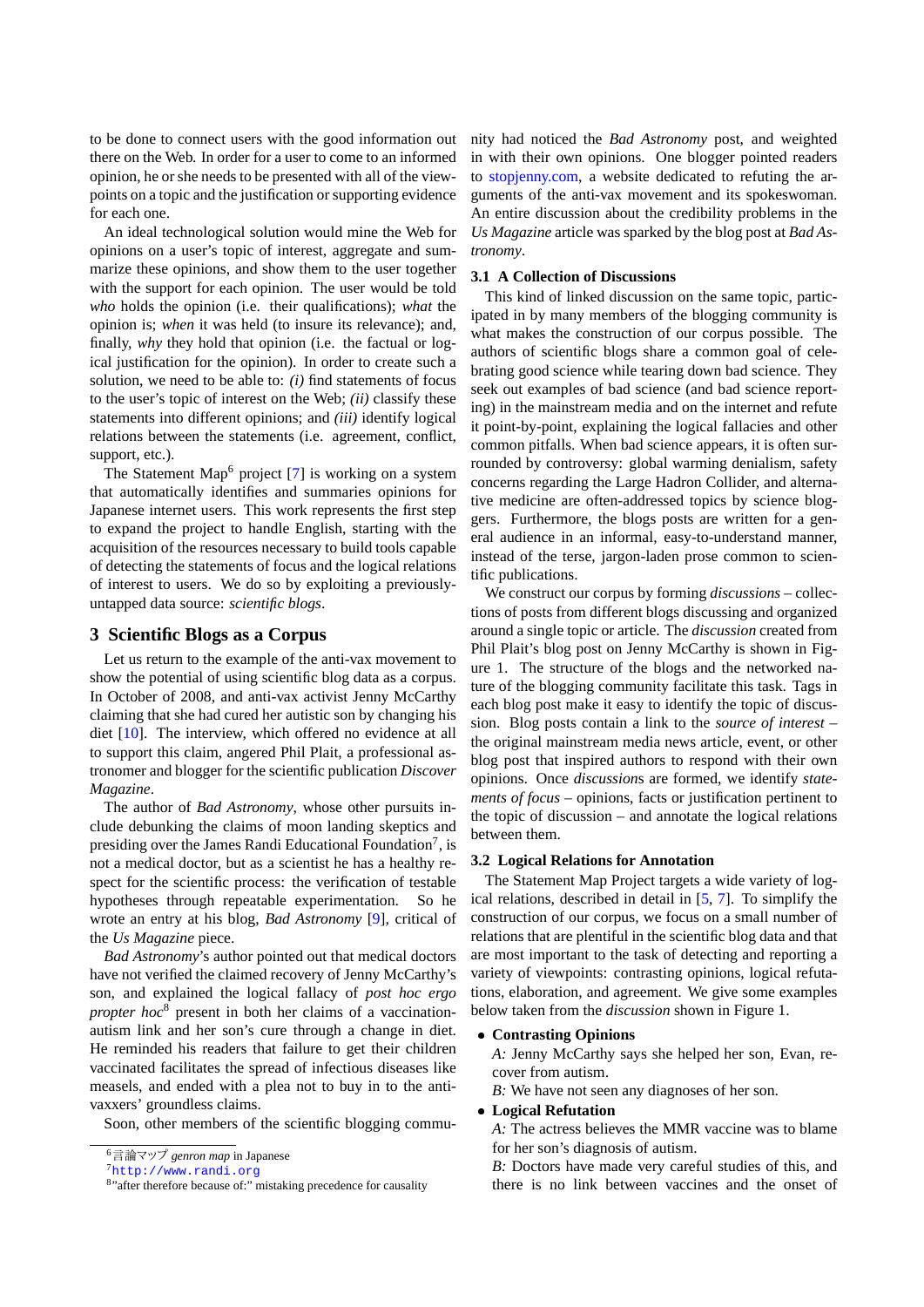```
<TOPICS: Autism, vaccinations, cures>
   ... ...
[Us Magazine] Jenny McCarthy: My Son No Longer Has Autism
[Bad Astronomy] ...but how do we recover from Jenny McCarthy?
[stopjenny.com] Stop Jenny McCarthy
[Pharyngula] What an excellent name for a website
[Skeptico] Stop Jenny McCarthy!
[Bad Astronomy] Antivaxxers must be stopped! NOW.
[Matt Maroon] An Open Letter to Parents Everywhere
[Bad Astronomy] Antivaxxers are doing real damage to society
   ... ...
                   Figure 1: An example discussion on the topic of autism
```
autism.

## **Elaboration**

*A:* Ms. McCarthy is engaging in a mistaken way of thinking called post hoc ergo propter hoc.

*B:* Vaccinations are given around the same time children can be first diagnosed with autism! So it makes a link, a false link in a parent's mind.

## **Agreement**

*A:* Ms. McCarthy and the antivaxxers have lots of anecdotes, but the real evidence is totally against them.

*B:* There is no evidence vaccines cause autism. Jenny McCarthy is wrong.

## **3.3 Comparison to Existing Corpora**

In constructing a corpus from scientific blog data, we focus on making *coarse-grained* annotations of *statements of focus* in multi-document *discussion*s. As the project progresses, we will increase the level of annotation information necessary to create tools for the Statement Map project. In this section, we compare our annotation approach to similar resources.

### **3.3.1 MPQA Corpus**

The Multi-Perspective Question Answering Corpus [\[12\]](#page-3-9) is composed of news articles with text indicating opinions annotated. Because the data is primarily indirect reports of opinions, it focuses on identifying an opinions source, target, and intensity at the sub-sentential level. In contrast, our corpus is composed primarily of first-person reports of opinions, with annotated logical relations between statements.

#### **3.3.2 Large, Unannotated Blog Collections**

The TREC Blog Track data [\[4\]](#page-3-10) and the Spinn3r Blog Dataset<sup>[9](#page-2-1)</sup> used at ICWSM 2009 are both large ( $> 100GB$ ) collections of RSS feeds, article texts, and comments. Data contains no markup and may include spam. Our corpus is also constructed using RSS feeds, but it is smaller in scope, organized into multi-document *discussion*s, and will contain annotated logical relations between statements.

## **4 Constructing the Corpus**

Our goal is to minimize annotation cost by exploiting the structure of the blogs to automatically identify and down<span id="page-2-0"></span>load promising data, extract statements of focus, and eventually annotate the logical relations between these statements. In this section, we propose algorithms for finding scientific blog data, grouping posts into *discussion*s, and identifying statements of focus for annotation.

#### **4.1 Finding the Data**

Scientific blogs feeds are discovered and stored in an RSS reader. New posts are downloaded and converted into text.

### 1. **Search for science blogs**

Look for patterns in blog names (e.g. *BAD*, *SKEPTIC*):

```
BAD Astronomy
           BADchemist
Good Math, BAD Math
           BAD Science
           ...
    Action SKEPTICs
   Secular SKEPTIC
           SKEPTchick
           SKEPTICo
           SKEPToblot
            ...
```
#### 2. **Subscribe to RSS feeds**

Gather feeds in *Google Reader*<sup>[10](#page-2-2)</sup> for search and archival.

#### 3. **Find similar blogs**

- Search blogrolls for related blogs
- Follow trackbacks in blog posts
- Get suggestions from Google Reader's*feed discovery service*[11](#page-2-3)

### 4. **Download blog posts**

Use screen-scraping tools to convert posts to text

#### **4.2 Annotating the Data**

Blog posts are organized into *discussion*s using links in posts together with category tag information. *Statements of focus* are identified in the *discussion* and marked for annotation.

#### 1. **Get topics from blog post's category tags**

Topics help identify *statements of focus* for annotation. E.g. *autism*, *vaccines*, *Jenny McCarthy*, *antivaxxers*, ...

<span id="page-2-1"></span><sup>9</sup><http://www.icwsm.org/2009/data/>

<span id="page-2-3"></span><span id="page-2-2"></span><sup>10</sup><http://www.google.com/reader/>

<sup>11</sup>[http://www.google.com/support/reader/bin/](http://www.google.com/support/reader/bin/answer.py?hl=en&answer=80468) [answer.py?hl=en&answer=80468](http://www.google.com/support/reader/bin/answer.py?hl=en&answer=80468)